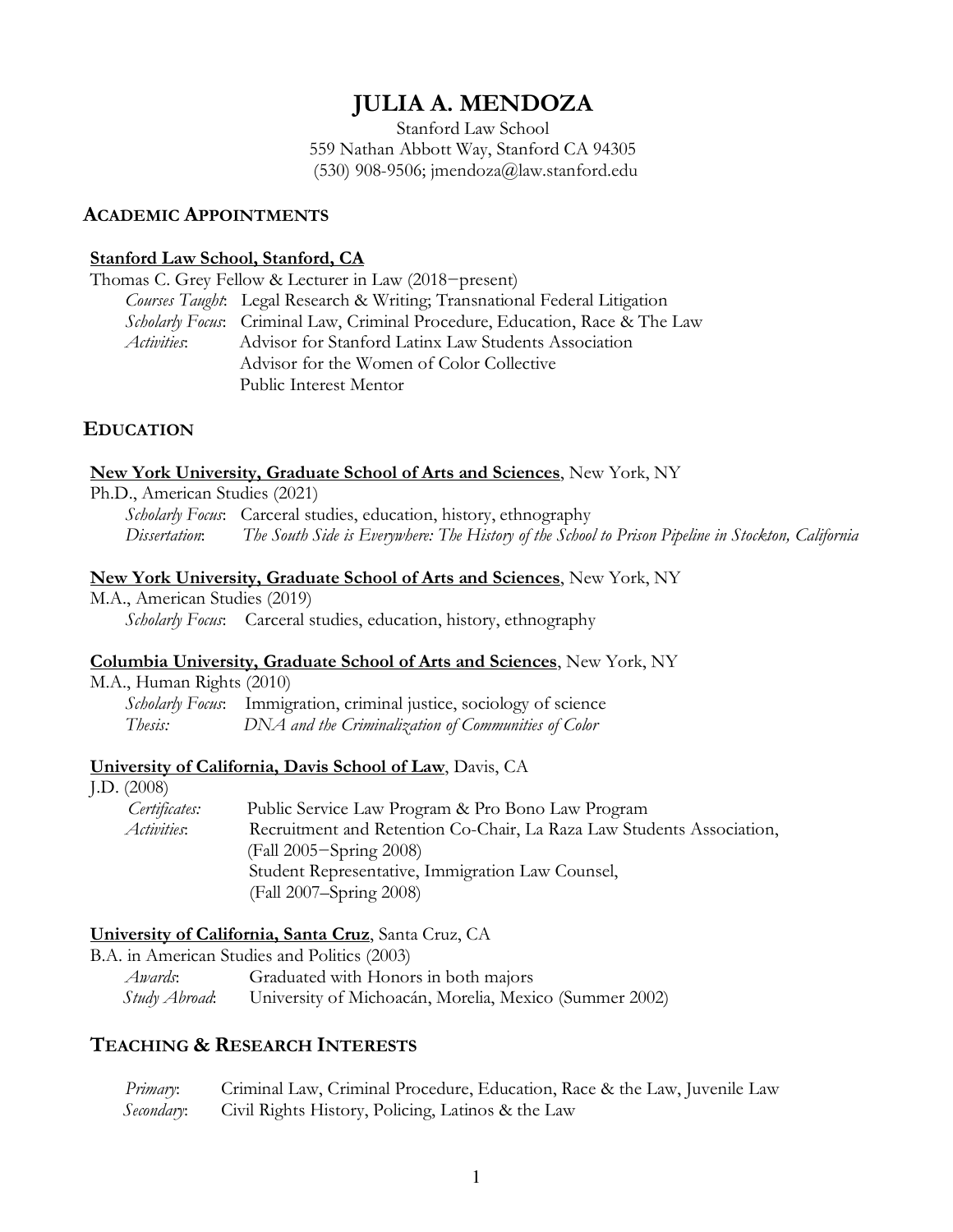# **JOB TALK**

#### **School Policing Through the Prism of Segregation**

The problems with school policing have often been understood under the prism of the school-to-prison pipeline. The United States Department of Justice's Office of Community Oriented Policing Services attempts to respond to the concerns regarding the school-to-prison pipeline by mobilizing a version of the community policing philosophy in schools. Although these efforts can benefit some students in primarily white affluent neighborhoods, students of color living in impoverished neighborhoods often do not have the same experiences. To fully understand how youth of color frequently experience school policing, it is important to consider how the history of segregation can affect each particular school district. Students living in highly segregated spaces often experience extensive residential policing which can shape their perspective of school police. Furthermore, when youth arrive on school campuses influenced by the community school policing philosophy, what is often conceived as friendly police interactions can often be understood as carceral surveillance. By using the city of Stockton, California, as a case study, this paper details how the lives of certain youth of color are shaped by multiple layers of policing and carceral surveillance.

#### **BOOK PROJECT**

#### **The Miseducation of the Barrio: The School-to-Prison Pipeline in Stockton, California (Under contract with Stanford University Press for publication in 2023)**

My book manuscript connects the history of school desegregation with the history of the school-to-prison pipeline, using a legal history of one school district as a case study. Although education scholars have made a historical connection between these two histories in broad brushstrokes, my project aims to test and deepen this analysis by focusing on how legal and educational policies on a federal, state and local level unfolded in the city of Stockton from the 1960s onward. Drawing from a range of material, including newspaper archives, court decisions, legal filings, legislative history and attorney general reports, I detail how Stockton school desegregation efforts created the bedrock for the school-to-prison pipeline.

#### **FUTURE PROJECTS**

#### **The Making of a Gang Member**

In many school districts across the country, school boards, superintendents and other school officials have an unfettered license to label youth as gang members. While the intention of school officials is to keep schools safe, gang prevention policies can unfairly target youth by allowing school officials to identify early manifestations of gang behavior. In the criminal justice context, there is a growing recognition of how vague and overbroad gang definitions can target innocuous behavior. This dynamic also happens in school systems, where none of the protections of criminal procedure apply. Often shaped by vague school policies, school officials often collaborate with child welfare services, social service workers and local law enforcement authorities to create a net-widening effect that can deem students of color as dangerous threats. This paper demonstrates how vague school policies funnel youth into the criminal justice system under the guise of gang prevention programming.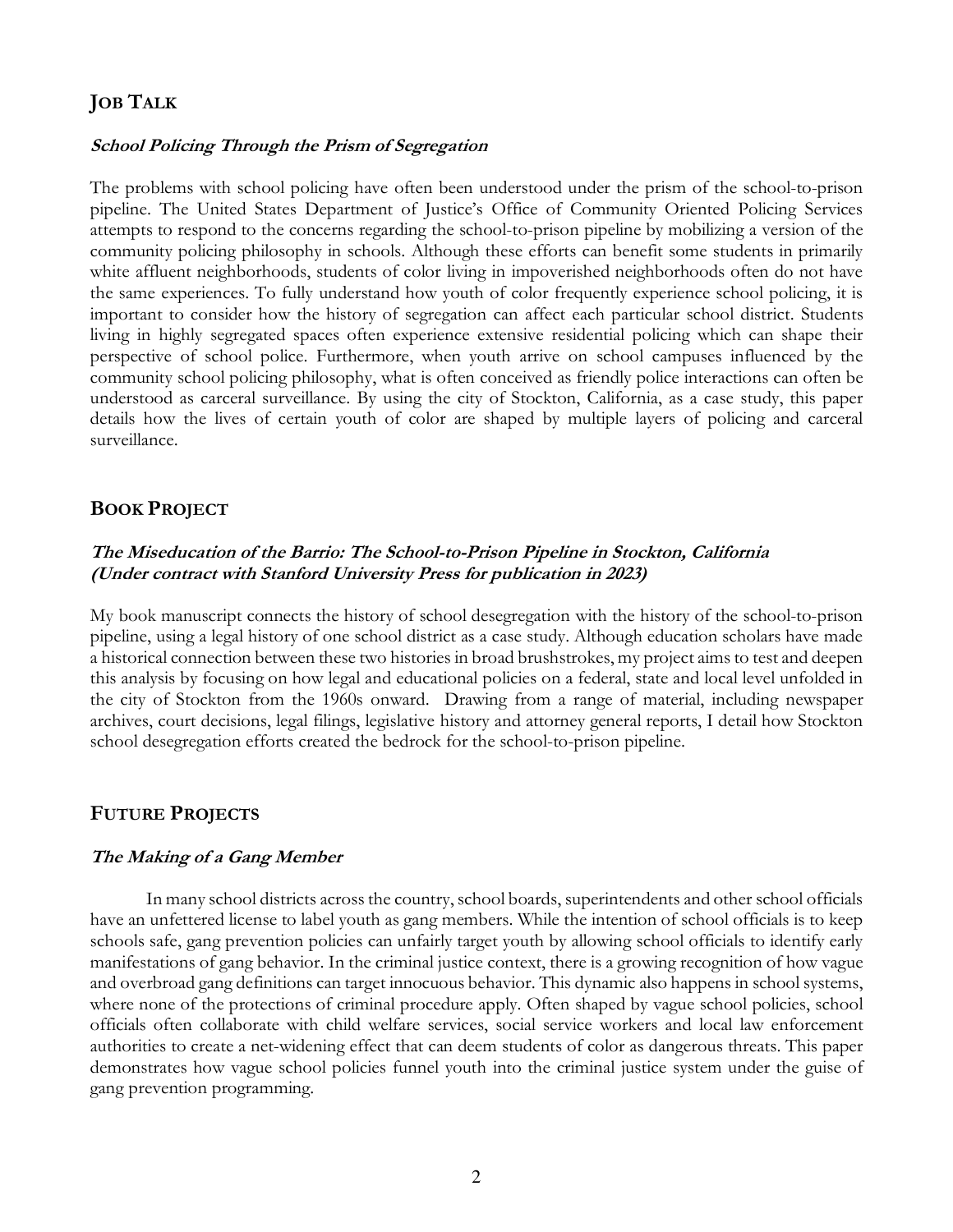#### **Beyond the School-to-Prison Pipeline**

After a wave of community outcry during the summer of 2020, school districts across the country have moved towards ending school policing and canceling district contracts with local police departments. While some school districts are shifting funding towards restorative justice and alternative conflict resolution programs, other school districts have earmarked money for school resource officers and security officers in lieu of school police. Rather than ending school police, schools are instead recreating policing in different yet equally problematic ways. This article explores the shifting of carceral practices from school police departments to other carceral positions on school campuses.

#### **Closing Youth Prisons**

Across the country, states are rethinking their juvenile justice systems. After recognizing the harmful effects of youth incarceration, state governments such as California, Texas, Mississippi and New York have all moved towards closing youth prisons. As a result, states are now developing alternatives to youth incarceration. By using California as a case study, this paper investigates how the closing of youth prisons has redistributed the responsibility onto county governments and other governing bodies to create new solutions for juvenile justice. While some counties have responded with promising community-based solutions, other counties are mobilizing more punitive solutions. Even more troubling, some counties have opted to charge youth with adult sentences and imprison them in adult prisons. This paper explores the range of alternatives to incarceration employed by California as a means to develop a normative framework for youth entangled in the criminal justice system.

#### **ACADEMIC PUBLICATIONS**

### **On Top of Prison Row: A Topographical History of Carcerality in California, 66 UCLA L. REV. 1619 (2019)**

This essay explores the history of carcerality in California. As the first road that extended from the U.S.-Mexico border through California's Central Valley all the way to the Oregon border, U.S. Highway 99 has been called the "Golden State Highway" and "the Main Street of California." Today, travelers along this route pass more than half of California's prisons. By using U.S. Highway 99 as an entry point, this essay depicts the state's carceral histories, ranging from the history of Japanese internment to the history of Mexican labor camps. Intertwined with this narration is a description of the various ways California has disproportionately incarcerated communities of color and how the reliance on carceral practices affects education.

#### **Immigration Policy and Immigration Flows: A Comparative Analysis of Immigration Law in the U.S. and Argentina, 3 MOD. AM. 46 (2007) (co-authored with Adela de la Torre)**

This article stems from collaborative research I conducted with Dr. Adela de la Torre, who was the Director of the U.C. Davis Chicano/Chicana Studies Department at the time. Dr. de la Torre and I traveled to Argentina during the summer of 2007 to study the Argentinean immigration and economic systems. This article comparatively analyzes Argentina's legal and economic approach to immigration with the American treatment of Mexican immigrants. Although the Argentinean economy is not comparable to that of the United States, this analysis provides an interesting vantage point to compare immigration policies, as both economies receive immigrants from neighboring countries and feature dramatic wage differentials.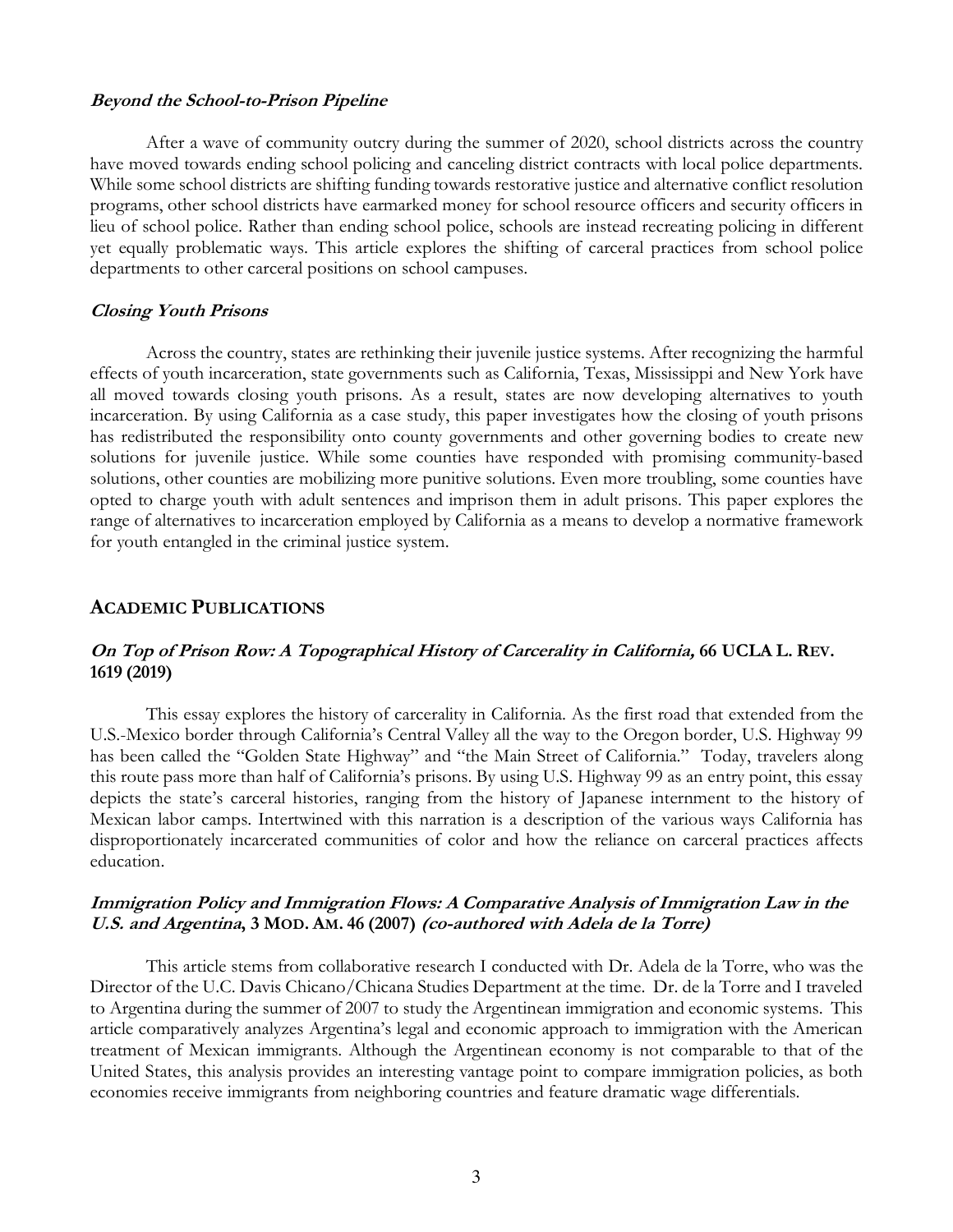# **PREVIOUS TEACHING EXPERIENCE**

#### **New York University,** New York, New York

*Instructor in the American Studies Department & Prison Education Project* (Sep. 2015–May 2018)

#### **Columbia Law School,** New York, New York

*Teaching Assistant for Professor Patricia J. Williams* (Sep. 2008–May 2010; Sep. 2012–May 2018)

### **LEGAL EXPERIENCE**

#### **ACLU of Northern California,** San Francisco, CA

*Racial Justice Project Legal Fellow* (April 2011–August 2012)

<sup>q</sup> Developed advocacy campaigns and researched (1) felon disenfranchisement (2) educational equity (3) school policing

### **UC Davis School of Law Civil Rights Clinic**, Davis, CA

*Law Clerk* (Summer 2007) */Clinic Student* (Sep. 2006–May 2008)

□ Provided legal representation to indigent clients in Civil Rights actions

### **UC Davis School of Law Immigration Clinic**, Davis, CA

*Clinic Student* (Sep. 2005–May 2008)

<sup>q</sup> Provided legal representation to immigrants facing deportation

#### **California Rural Legal Assistance Foundation**, Sacramento, CA

*Legal Intern* (Sep. 2005–May 2008) **p** Provided direct services to immigrants applying for citizenship

#### **California Rural Legal Assistance**, Santa Cruz, CA

*Legal Intern* (Jun. 2003–Sep. 2003)

<sup>q</sup> Provided direct services related to housing discrimination

### **AWARDS**

**Dean's Dissertation Fellowship,** Graduate School of Arts and Science, New York University (2017) **Summer Research Grant,** Department of Social and Cultural Analysis, New York University (2016) **Summer Research Grant,** Department of Social and Cultural Analysis, New York University (2015) **Global Research Initiative Fellowship,** Provost Office, New York University (2013) **Summer Fellowship Award,** New York University Opportunity Fellowship Program (2012) **MacCracken Fellowship**, Graduate School of Arts and Science, New York University (2012-2017) **Outstanding Community Service Award**, California Rural Legal Assistance Foundation, Inc. (2008) **Martin Luther King Jr. Service Award Nominee**, UC Davis King Hall School of Law (2008) **Advocate of the Year Award**, California Rural Legal Assistance (2007)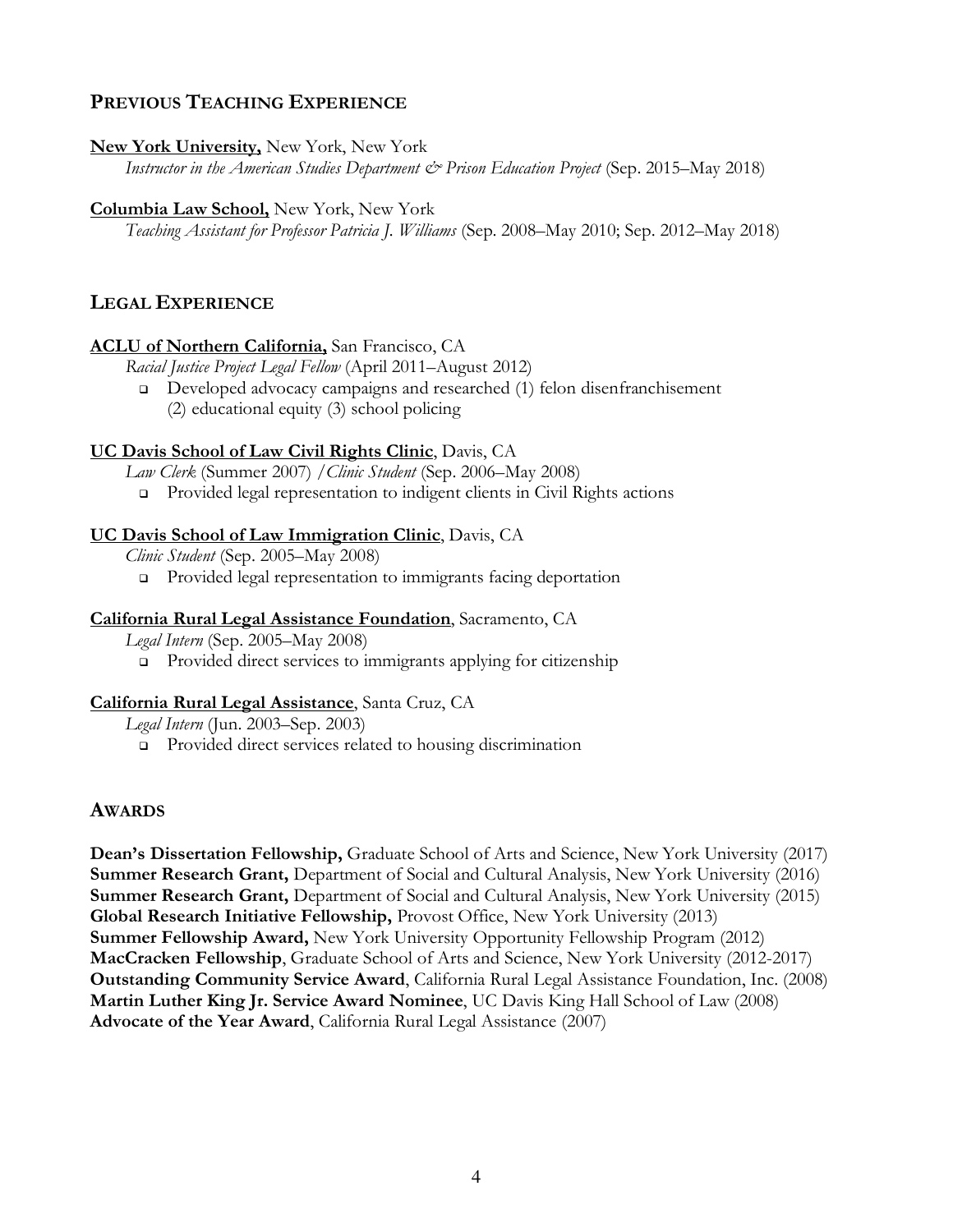# **SELECTED PRESENTATIONS**

"Community-Based Research" *Stanford University, Palo Alto, California (April 27, 2021)* 

"Abolition 101" *Stanford Law School, Palo Alto, California (November 9, 2020)* 

"Police-Free Schools: A Movement Lawyering Perspective" *Stanford Law School, Palo Alto, California (October 26, 2020)* 

"Give Me Back My Child!": The Local History of the School to Prison Pipeline in Stockton California" *Law and Society Association Annual Meeting, Washington, District of Columbia (June 1, 2019)* 

"On Top of Prison Row: An Examination of the School-to-Prison Pipeline in Stockton, California" *People of Color Legal Scholarship Conference, American University Washington College of Law, Washington, District of Columbia (March 23, 2019)*

"Policing Latinx Communities" *UCLA Law Review Symposium: Latinx Communities, Race, and the Criminal Justice System, UCLA School of Law, Los Angeles, California (February 8, 2019)*

"Changing the Tide: An Exploration of How the Prison System Influences Education" *The New York City Asian American Student Conference, New York University, New York, New York (April 23, 2016)* 

"California Realignment: A Peculiar Moment for the California Carceral System" *Humanities Initiative Research Collaboration: Post 1945 Workshop Series, New York University, New York, New York (March 4, 2016)*

"Caucus Critical Prison Studies: Carceral Globalization and Circuits of Resistance" *Annual American Studies Association Conference, Toronto, Canada (October 9, 2015)* 

"The Intersection of Higher Education and the Criminal Justice Systems" *Beyond the Bars Conference, Columbia University, New York, New York (March 8, 2014)* 

"The Barrio at War: Militarization in Latina/o Communities" *Latina/o Studies Association Biennial Conference, Chicago, Illinois (July 18, 2014)* 

"Why Prison Education? Why Now?" *Abolish/Reform: Rethinking Education and Incarceration Conference, New York University, New York, New York (April 5, 2013)* 

"Racial Justice Project: Schools for All Campaign" *ACLU of Northern California Lobby Day, Sacramento, California (April 15, 2012)* 

"Double Helixes and Double Jeopardy? An Examination of the Growing Trend of DNA Databanks and the Effects on Racial Disparities within the Immigrant and Criminal Justice System" *Latin American History Graduate Student Conference, Columbia University, New York, New York (March 5, 2010)*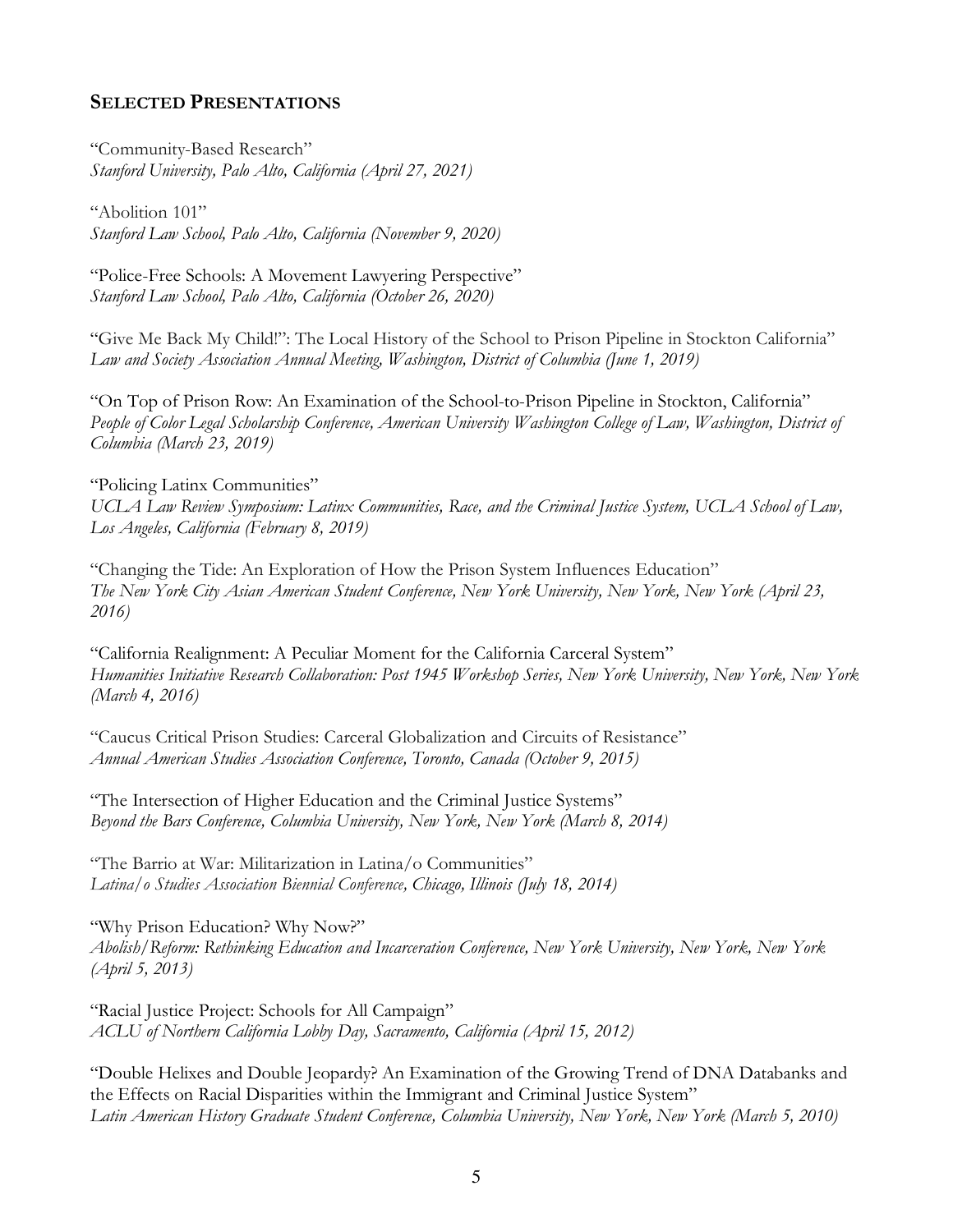# **SELECTED RESEARCH EXPERIENCE**

**Patricia J. Williams**, Professor of Law, Columbia University School of Law

*Research Associate* (Sep. 2008–Jun. 2018)

Gonducted research in the following areas: (1) critical race theory, (2) feminist jurisprudence, (3) science & the law

**Anna Deavere Smith**, Professor of Arts, New York University Tisch School of the Arts

*Research Consultant for "Notes From The Field" Play*  $\mathcal{Q}$  *HBO Documentary* (Jan. 2014–Aug. 2014)

□ Conducted research in the following areas: (1) school-to-prison pipeline, (2) mass incarceration, (3) educational equity

**Troy Duster**, Professor of Sociology, New York University

*Research Assistant* (October 2009–August 2012)

□ Conducted research in the following areas: (1) DNA and the criminal justice system, (2) sociology of science & law, (3) race and ethnicity

# **COMMUNITY SERVICE**

# **Prison University Project**, Marin, California

*Instructor* (Sep. 2011–Dec. 2018)

<sup>q</sup> Taught English classes at San Quentin State Prison

### **Stockton Community Organizing**, Stockton, California

*Instructor* (June. 2015–Aug. 2017)

<sup>q</sup> Taught History and Creative Writing classes in a summer youth program

**LANGUAGE, Spanish, proficient**